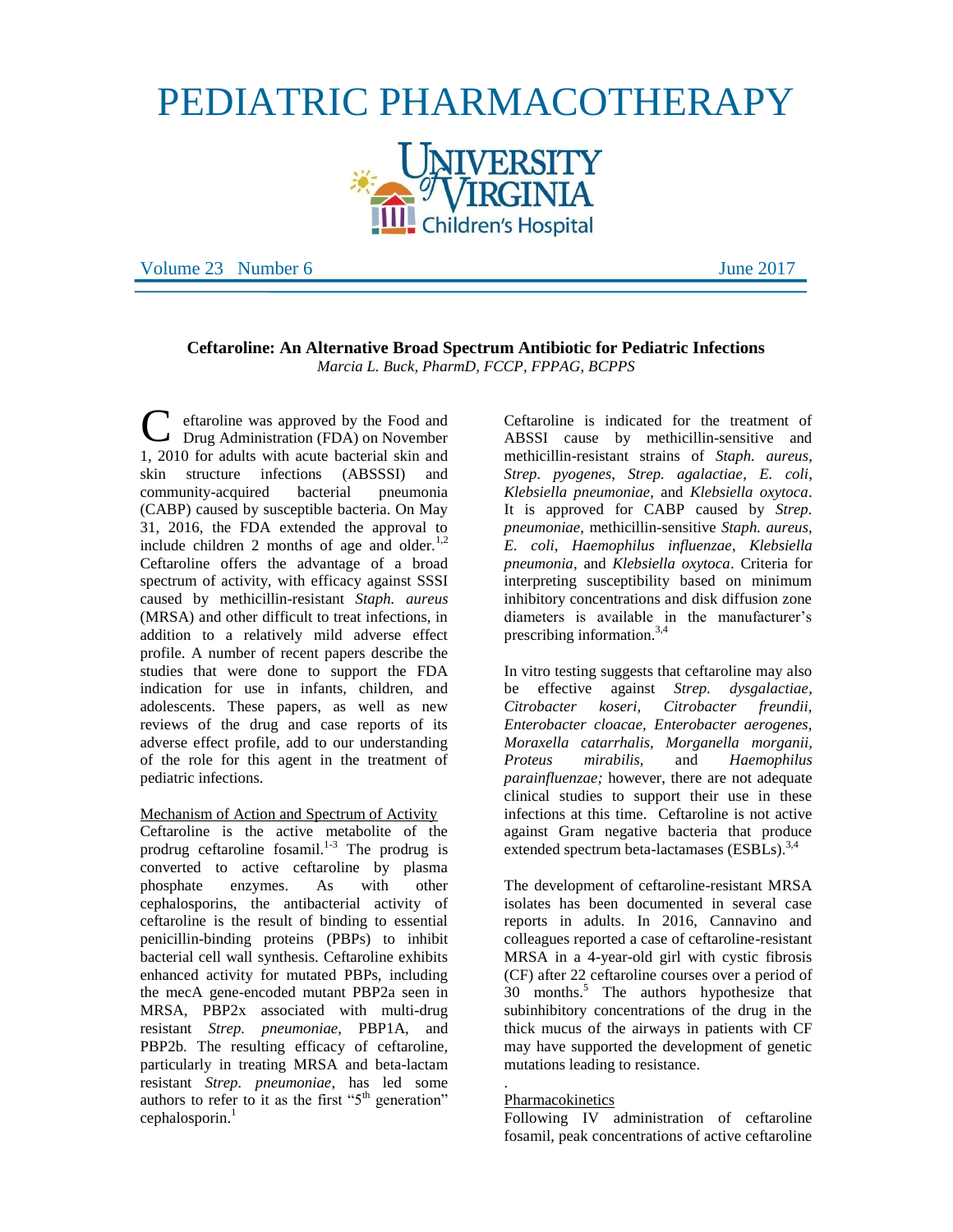occur within approximately 5 minutes.<sup>3</sup> The mean maximum concentrations  $(C_{\text{max}})$  in adults given a 600 mg dose are approximately  $32.5 +$ 4.82 mcg/mL after a 5 minute infusion and 17.4 + 3.87 mcg/mL after a 60 minute infusion. Ceftaroline exhibits little binding to serum proteins (20%) and has a steady state volume of distribution in adults of 20.3 L (range 18.3-21.6 L). It undergoes hydrolysis to an inactive metabolite, with both the remaining unchanged ceftaroline and the M-1 metabolite eliminated by glomerular filtration. The average rate of ceftaroline clearance in adults is  $5.56 + 0.20$ L/hr. Clearance is prolonged in patients with moderate to severe renal impairment. Hepatic impairment does not appear to have an effect on its clearance.

The pharmacokinetic profile of ceftaroline was evaluated in five pediatric studies. Two were single dose studies; the first was conducted in seven adolescents with normal renal function who received a single 8 mg/kg IV dose. While the volume of distribution and clearance were similar to adult values, the  $C_{\text{max}}$  in the adolescents was 10% lower than adult values and the area under the concentration-time curve (AUC) was 23% lower. A second pharmacokinetic study in children from 28 days to 12 years of age was conducted to guide dosing recommendations for younger children. Three additional studies were performed in conjunction with prospective, randomized, comparatorcontrolled clinical trials. Serum samples from more than 300 children taking part in these studies were used in a population pharmacokinetic analysis using nonlinear mixedeffects modeling.<sup>6</sup> The results of this pharmacokinetic model confirm the appropriateness of the current dosing recommendations for ceftaroline in the pediatric population.

# Clinical Experience in Pediatrics

The manufacturer submitted a series of clinical studies showing the safety and efficacy of ceftaroline in pediatric patients to gain approval for use in children from the FDA and the European Medicines Agency. Cannavino and colleagues enrolled 161 children with CABP in a multicenter, randomized comparator-controlled trial. 7 Patients in the 34 study centers were randomized in a 3:1 ratio to receive ceftaroline or ceftriaxone for a minimum of 72 hours or 3 study days, at which point the patients could be switched to oral amoxicillin/clavulanate, and a maximum of 14 days. Patients were stratified by age into four cohorts: 2 to 23 months, 2 years to  $<$  6 years, 6 to  $<$  12 years, and 12 to  $<$  18 years. Patients younger than 6 months of age received a

dose of 8 mg/kg every 8 hours, while older patients weighing 33 kg or less received 12 mg/kg and those weighing more than 33 kg received 400 mg every 8 hours. All doses were infused over 60 minutes. Patients in the ceftriaxone group received a dose of 75 mg/kg/day (maximum 4 g/day) divided and given every 12 hours using a 30-minute infusion.

In the modified intent-to-treat population of 143 children, clinical cure rates at test of cure were 87.9% for ceftaroline and 88.9% for ceftriaxone, with a treatment difference of -1.0 (95% CI - 11.5, 14.1). While the study supported the efficacy of ceftaroline in this cohort of children, it was not powered to identify a statistically significant difference from standard treatment. Rates of adverse effects were similar, with 10% of the ceftaroline group and 8% of the ceftriaxone group experiencing a drug-related adverse effect. Serious adverse effects were infrequent, occurring in six patients in the ceftaroline group (5%) and 1 patient in the ceftriaxone group (3%). The most frequently reported adverse effect was diarrhea. In the 112 patients with a negative Direct Coombs' test at baseline, 19 (17%) of patients in the ceftaroline group and 1 of the 37 patients in the ceftriaxone group seroconverted during treatment. There were no cases of hemolytic anemia.

The pediatric CABP indication was further supported by the study conducted by Blumer and colleagues in 40 children between 2 and 17 years of age.<sup>8</sup> This randomized parallel-group study compared ceftaroline to the combination of ceftriaxone and vancomycin in the treatment of complicated CABP infections. The median duration of treatment prior to switching to a more narrow-spectrum antibiotic was 9 days (range 2 to 19 days) in the ceftaroline group and 7.5 days (5-13 days) in the ceftriaxone/vancomycin group. Clinical response rates in the modified intent-to-treat population were 82.8% and 77.8% in the two groups, respectively, with a treatment difference of 5% (95% CI -19.9, 40.3). Drug-related adverse effects were reported in seven ceftaroline patients and four patients in the comparator group. Two patients in the ceftaroline group discontinued treatment; one for elevated serum transaminases and one for a rash and pruritus. Direct Coombs' test seroconversion was reported in 6/23 (26%) ceftaroline patients. As in the previous study, there were no reports of hemolytic anemia.

The efficacy and safety of ceftaroline in pediatric ABSSSI was established in a study by Korczowski and colleagues.<sup>9</sup> One hundred sixty-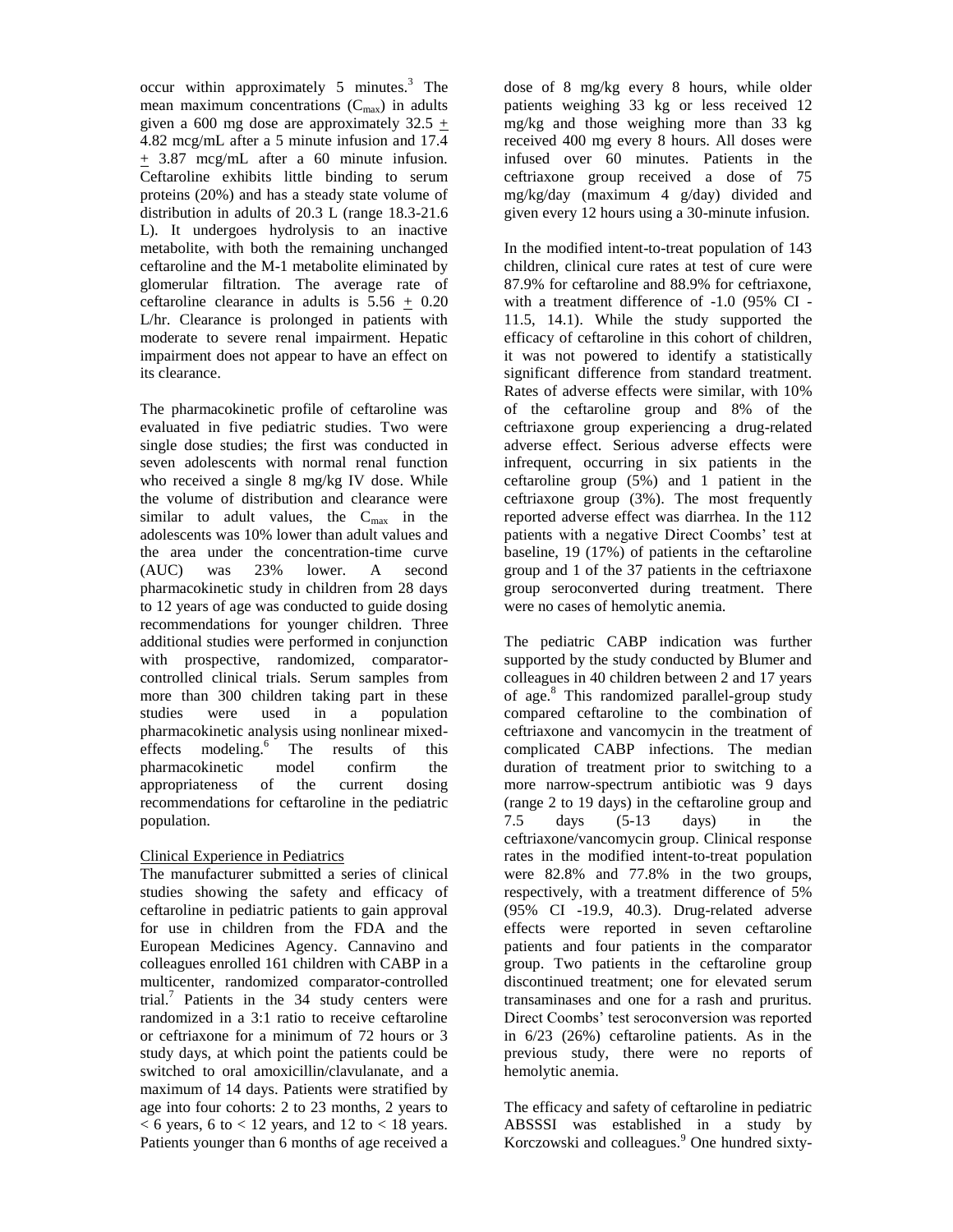three children between 2 and 17 years of age were randomized to receive either vancomycin or cefazolin (with or without aztreonam) for a period of 5 to 14 days. Efficacy was assessed in the 159 patients in the modified intent-to-treat population. As in the CABP studies, clinical cure rates at the test of cure visit (8-15 days after the end of treatment) were similar between the groups: 94.4% in the ceftaroline group and 86.5% in the combined comparator group, with a treatment difference of 7.9 (95% CI -1.2, 20.2). There were no clinical failures reported in the ceftaroline group and only one case in the comparator group. The only serious drug-related adverse effect reported was hypersensitivity in a patient in the ceftaroline group. Direct Coombs' test seroconversion was documented in 17 of the 99 (17%) previously negative patients. There were no cases of hemolytic anemia reported.

## Warnings and Precautions

Ceftaroline is contraindicated in patients with a known sensitivity to it or other cephalosporins. Hypersensitivity reactions, including anaphylaxis, are possible following ceftaroline use. A history of allergic reactions to any betalactam antibiotics, including penicillins, cephalosporins, and carbepenems, should be obtained from the patient or family and the risk for cross sensitivity should be considered prior to initiating treatment with ceftaroline. $3$ 

As with other antibiotics, use of ceftaroline may place the patient at risk for *Clostridium difficile*associated diarrhea. Ceftaroline may also produce seroconversion to a positive direct Coombs' test. This has been reported in 11% to 17% of children and adults receiving the drug during phase 3 trials. Any patient developing anemia while receiving ceftaroline should be evaluated for a potential drug-induced hemolytic anemia, and treatment should be discontinued. 1-3

#### Adverse Effects

The safety profile of ceftaroline in children was evaluated in three clinical trials. These trials, one in ABSSSI and two CABP infections, enrolled a total of 257 children from 2 months to 18 years of age in the ceftaroline group and 102 children in the comparator groups. Significant drugrelated adverse effects were documented in 10 patients (4%) receiving ceftaroline and 3 (3%) in the comparator groups. Discontinuation of therapy occurred in 3.9% and 2% of patients in the two groups, respectively. The most commonly reported adverse effects with ceftaroline in this pooled analysis were diarrhea (in 8% of patients), rash  $(7\%)$ , vomiting  $(5\%)$ , nausea (3%), and fever (3%). The most common

reason for discontinuation in patients given ceftaroline was rash.<sup>3</sup>

While not a common adverse effect, beta-lactam antibiotics can produce myelosuppression. Clinicians should be aware of the risk for leukopenia and agranulocytosis with ceftaroline.<sup>10,11</sup> Several cases have been reported in the literature since the drug's approval. In 2015, Varada and colleagues published a retrospective medication safety review of ceftaroline in two hospitals.<sup>10</sup> A total of 29 patients from the Washington site and 587 patients at the San Diego site were treated during the evaluation period. At the Washington site, five patients developed a rash and two patients developed agranulocytosis. At the San Diego site, most patients received ceftaroline for less than 48 hours before being transitioned to more narrow-spectrum antibiotics. Of the 37 patients who were given a full treatment course, two developed agranulocytosis. All four patients with agranulocytosis, defined as an absolute neutrophil count (ANC) of zero, responded to discontinuation of the drug and treatment with granulocyte colony-stimulating factor (G-CSF). Treatment with G-CSF ranged from 2 to 8 days, with resolution in all cases. The authors proposed that the risk of ceftaroline-induced agranulocytosis was greater in patients receiving every 8 hour dosing rather than every 12 hours, and in those treated for more than 14 days.

A case of ceftaroline-induced agranulocytosis in a 14-year-old was recently reported by Shirley and Froh at the University of Virginia.<sup>11</sup> The patient presented with a decline in lung function associated with a cystic fibrosis-related pulmonary exacerbation. Her sputum culture grew methicillin-resistant *Staph. aureus* and *Stenotrophomonas maltophilia*. After failing to respond clinically to high-dose trimethoprimsulfamethoxazole and minocycline, treatment was changed to ceftaroline 400 mg (8.5 mg/kg) every 8 hours. White blood cell count and ANC were normal at that time. On the  $8<sup>th</sup>$  day of treatment, she developed a transient rash and fever. Ceftaroline was discontinued on day 10 when her ANC had declined from 4,350 cell/μL to 990 cell/μL. By day 12, her ANC was zero. After two days of G-CSF, her ANC rapidly returned to normal and she defervesced. Based on their experience, the authors recommend regular monitoring of cell counts and differentials in all pediatric patients receiving ceftaroline until more is known about this adverse effect.

#### Drug Interactions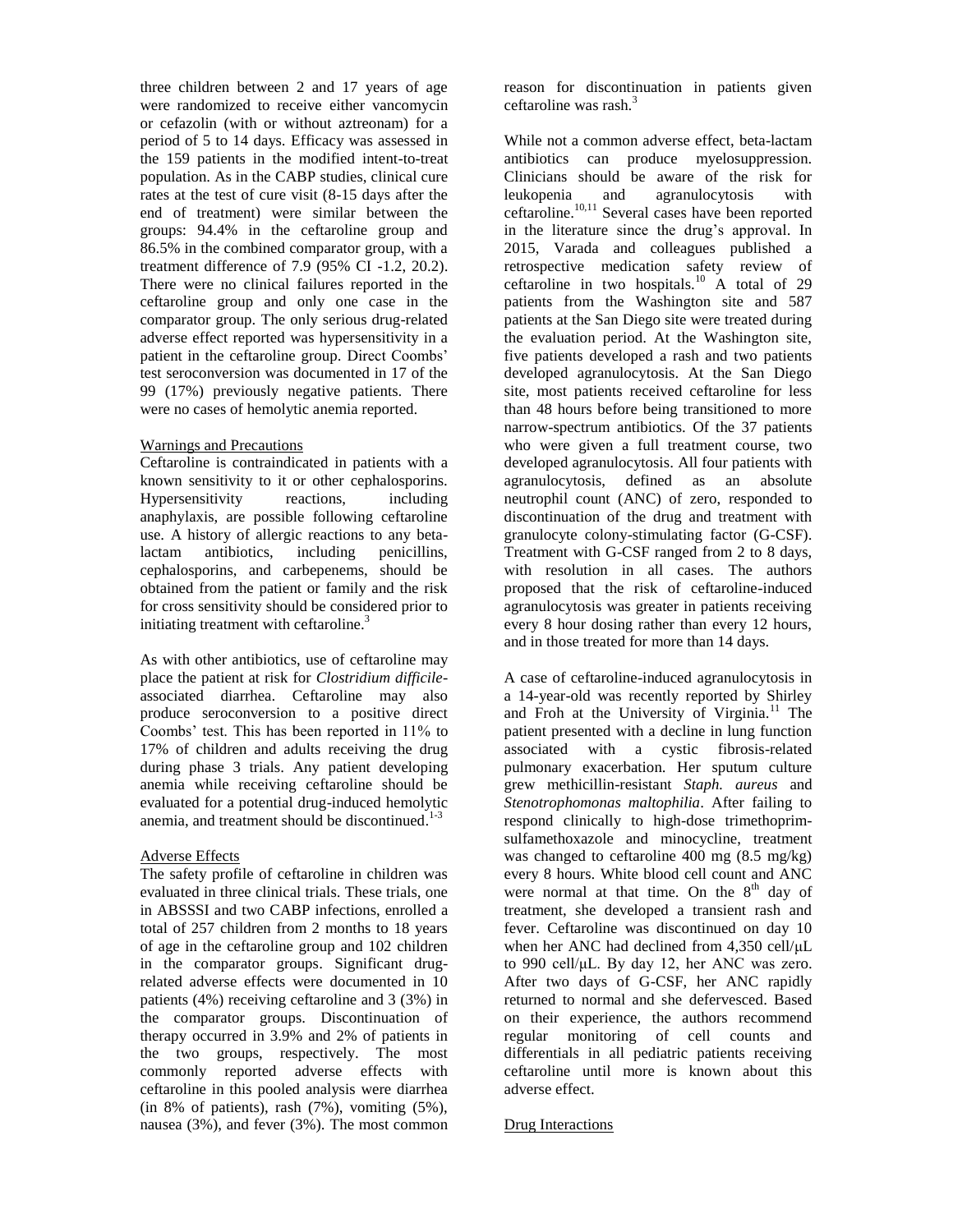There have been no drug interactions identified with ceftaroline at this time. It does not serve as a substrate, inhibitor, or inducer of cytochrome P450 enzymes and has no effect on the QTc interval.<sup>3</sup>

## Availability and Cost

Ceftaroline fosamil injection (Teflaro® ) is available in 400 mg and 600 mg single-dose 20 mL vials. The powder must be reconstituted and further diluted prior to administration. The average wholesale price per vial is \$192.28, regardless of vial size.<sup>3,12</sup>

## Dosing Recommendations

The recommended dose of ceftaroline in adults is 600 mg given IV every 12 hours, with duration of 5-14 days for ABSSSI or 5-7 days for CABP. Dosing for pediatric patients is the same for both ABSSSI and CABP. Patients 2 months up to 2 years of age should receive 8 mg/kg every 8 hours, while those 2-18 years of age who weigh 33 kg or less should receive a dose of 12 mg/kg every 8 hours. Children weighing more than 33 kg should receive either 400 mg every 8 hours or the adult dose of 600 mg every 12 hours. The recommended duration of treatment for both ABSSKI and CABP is  $5-14$  days.<sup>3</sup>

No dosing adjustment is needed in children and adults with mild renal impairment (a creatinine clearance > 50 mL/min/1.73m<sup>2</sup> or 50 mL/min). In adults with moderate renal impairment (creatinine clearance 30-50 mL/min), the dose of ceftaroline should be reduced to 400 mg every 12 hours. In patients with severe impairment (creatinine clearance 15-30 mL/min), a dose of 300 mg every 12 hours is recommended. Patients with end-stage renal disease should receive 200 mg ceftaroline every 12 hours. There are no dosing recommendations available for pediatric patients with moderate to severe renal impairment.<sup>3</sup>

Ceftaroline may be infused over 5 to 60 minutes. It may be diluted to a concentration of 4 to 12 mg/mL with normal saline, 5% dextrose, 0.45% sodium chloride, or lactated Ringer's solution. The diluted solution is stable for up to 6 hours at room temperature or 24 hours when refrigerated.<sup>3</sup>

#### **Summary**

Several pre-approval and post-marketing studies have been published in the past 3 years demonstrating the safety and efficacy of ceftaroline in infants, children, and adolescents. These studies are useful in defining the role of this broad spectrum antibiotic in treating bacterial pneumonia and skin and skin structure

infections, but additional studies are needed to evaluate its use in other infections, such as osteomyelitis. Continued monitoring will also be necessary to identify developing resistance patterns. At this time, ceftaroline is best reserved for infections that have proven refractory to standard therapies.

#### **References**

1. Yim J, Molloy LM, Newland JG. Use of ceftaroline fosamil in children: review of current knowledge and its application. Infect Dis Ther 2017;6:57-67.

2. Corey A, So TY. Current clinical trials on the use of ceftaroline in the pediatric population. Clin Drug Investig 2016; DOI: 10.1007/s40261-017-0523-2.

3. Teflaro prescribing information. Forest Pharmaceuticals, Inc, Allergan. May 2016. Available at: [https://www.allergan.com/assets/pdf/teflaro\\_pi](https://www.allergan.com/assets/pdf/teflaro_pi) (accessed  $\overline{5/13/2017}$ .

4. Pfaller MA, Mendes RE, Castanheira M, et al. Ceftaroline activity tested against bacterial isolates causing communityacquired respiratory tract infections and skin and skin structure infections in pediatric patients from United States hospitals: 2012-2014. Pediatr Infect Dis J 2017;36:486-91.

5. Cannavino CR, Mendes RE, Sader HS, et al. Evolution of ceftaroline-resistant MRSA in a child with cystic fibrosis following repeated antibiotic exposure. Pediatr Infect Dis J 2016;35(7):813-5.

6. Riccobene TA, Khariton T, Knebel W, et al. Population PK modeling and target attainment simulations to support dosing of ceftaroline fosamil in pediatric patients with acute bacterial skin and skin structure infections and communityacquired bacterial pneumonia. J Clin Pharmacol 2017;57(3):345-55.

7. Cannavino CR, Nemeth A, Korczowski B, et al. A randomized, prospective study of pediatric patients with community-acquired pneumonia treated with ceftaroline versus ceftriaxone. Pediatr Infect Dis J 2016;35(7):752-9.

8. Blumer JL, Ghonghadze T, Cannavino C, et al. A multicenter, randomized, observer-blinded, active-controlled study evaluating the safety and effectiveness of ceftaroline compared with ceftriaxone plus vancomycin in pediatric patients with complicated community-acquired bacterial pneumonia. Pediatr Infect Dis J 2016;35(7):760-6.

9. Korczowski B, Antadze T, Giorgobiani M, et al. A multicenter, randomized, observer-blinded, active-controlled study to evaluate the safety and efficacy of ceftaroline versus comparator in pediatric patients with acute bacterial skin and skin structure infection. Pediatr Infect Dis J 2016;35(8):e239 e247.

10. Varada NL, Sakoulas G, Lei LR, et al. Agranulocytosis with ceftaroline high-dose monotherapy or combination therapy with clindamycin. Pharmacotherapy 2015;35(6):608- 612.

11. Shirley DT, Froh DK. Agranulocytosis in a pediatric patient treated with ceftaroline. J Pediatr Infect Dis Society 2016;5(2):e5-e8.

12. Micromedex 2.0, (electronic version). Truven Health Analytics, Greenwood Village, Colorado, USA. Available at: <http://www.micromedexsolutions.com/> (accessed 5/15/2017).

*Contributing Editor: Marcia Buck, PharmD Editorial Board: Kristi N. Hofer, PharmD Clara Jane Snipes, RPh Susan C. Mankad, PharmD*

*Pediatric Pharmacotherapy is available on the University of Virginia School of Medicine website at*